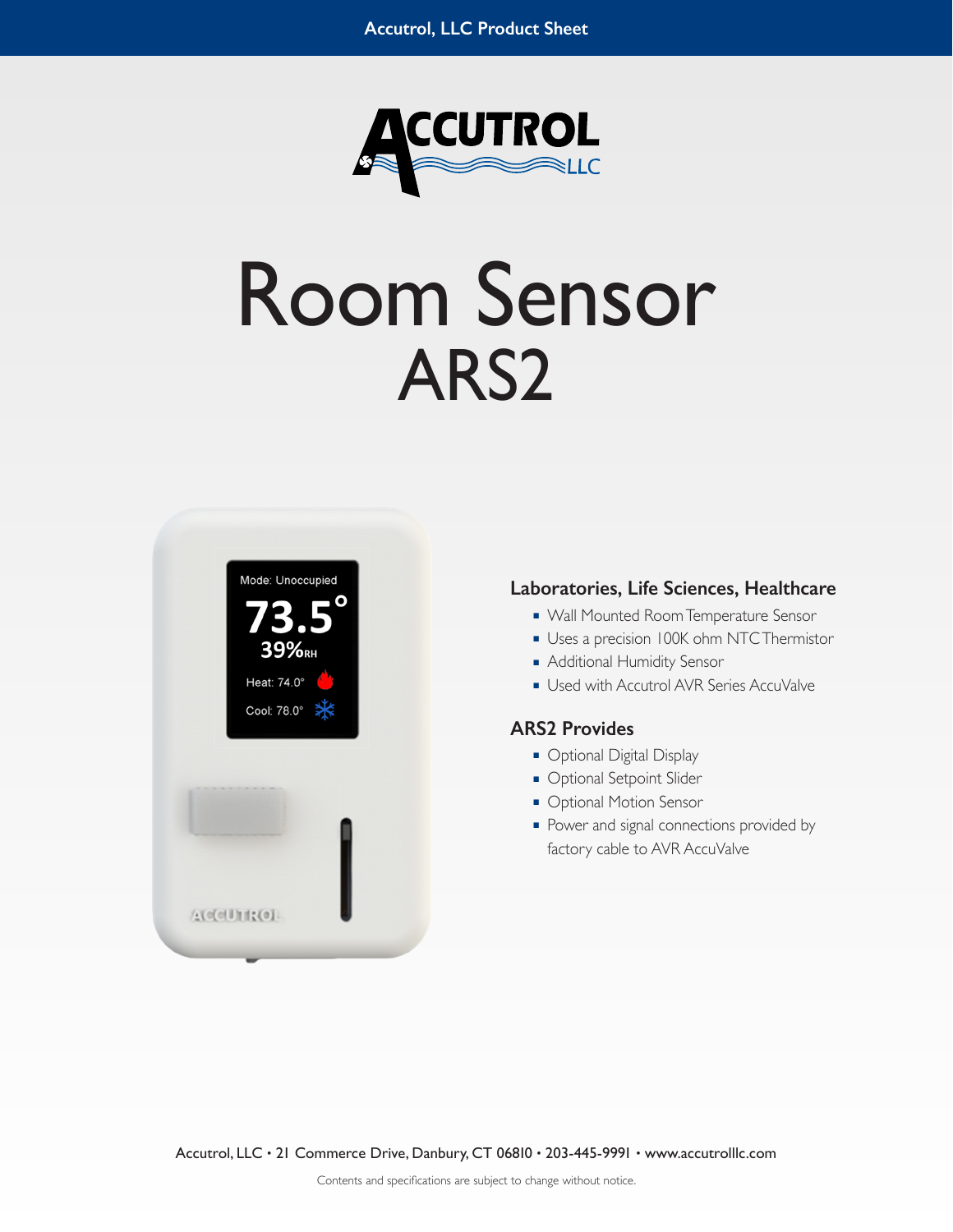**The Accutrol ARS2 is a wall-mounted air temperature and humidity sensor that is designed to be used exclusively with the AVR AccuValve® airflow and temperature control system.** The ARS2 provides room temperature and humidity measurement as feedback to the AVR controller. The ARS2 connects directly to the AVR AccuValve's device port using a factory cable providing a simple connection for power and signal.

## **Optional Features**

The Accutrol ARS2 can be configured with the following optional features:

- Color graphics liquid crystal display with LED backlight
- Adjustable room temperature setpoint slider
- Horizontal wide field of view passive infrared motion sensor









# **Specifications**

| <b>SENSOR</b>                                                         |                                                                                                                                                                                                                                                                                                       |
|-----------------------------------------------------------------------|-------------------------------------------------------------------------------------------------------------------------------------------------------------------------------------------------------------------------------------------------------------------------------------------------------|
|                                                                       | Type Precision 100K ohm NTC thermistor                                                                                                                                                                                                                                                                |
| <b>ELECTRICAL</b>                                                     |                                                                                                                                                                                                                                                                                                       |
| Port                                                                  | $RI - 45$<br>Provides power and signal connections with the<br>AVR AccuValve using factory-supplied cable only.                                                                                                                                                                                       |
| <b>MOUNTING</b>                                                       |                                                                                                                                                                                                                                                                                                       |
| Wall-mount over single gang electrical box (mounting screws provided) |                                                                                                                                                                                                                                                                                                       |
| <b>MATERIALS</b>                                                      |                                                                                                                                                                                                                                                                                                       |
| Bezel and Mounting Plate                                              | ABS Plastic, UL94 V-0, RoHS compliant                                                                                                                                                                                                                                                                 |
| TEMPERATURE MEASUREMENT                                               |                                                                                                                                                                                                                                                                                                       |
| Range<br><b>Resolution</b><br>Accuracy                                | 32° to 132° F (0° to 56° C)<br>$0.02^{\circ}$ F (0.01° C)<br>$\pm 0.25$ °F ( $\pm 0.14$ °C)                                                                                                                                                                                                           |
| RELATIVE HUMIDITY MEASUREMENT                                         |                                                                                                                                                                                                                                                                                                       |
| Range<br><b>Resolution</b><br>Accuracy                                | 0 to 100% RH<br>0.02° RH<br>±2% typical, ±2.5% maximum                                                                                                                                                                                                                                                |
| <b>ENVIRONMENTAL</b>                                                  |                                                                                                                                                                                                                                                                                                       |
| <b>Operating Temperature</b><br><b>Storage Temperature</b>            | 32° to 132° F (0° to 56° C)<br>-40° F to +165° F (-40° C to 74° C)                                                                                                                                                                                                                                    |
| <b>OPTIONAL FEATURES</b>                                              |                                                                                                                                                                                                                                                                                                       |
| Display<br>Slider<br><b>Motion Sensor</b>                             | 2.27" (57.7mm) color graphics liquid crystal with<br>LED backlight<br>Max displayed temperature is 99.5 degrees<br>Minimum display resolution is 0.5 degrees<br>Adjustable room temperature setpoint<br>Horizontal wide field of view PIR (passive infrared)<br>Detection distance up to 16.4 ft (5m) |
| CONFIGURATION PORT (REQUIRES FREE INSIGHT SOFTWARE)                   |                                                                                                                                                                                                                                                                                                       |
| USB Type C protected by removable rubber plug                         |                                                                                                                                                                                                                                                                                                       |

All configuration settings for the AVR are programmed through the AccuValve